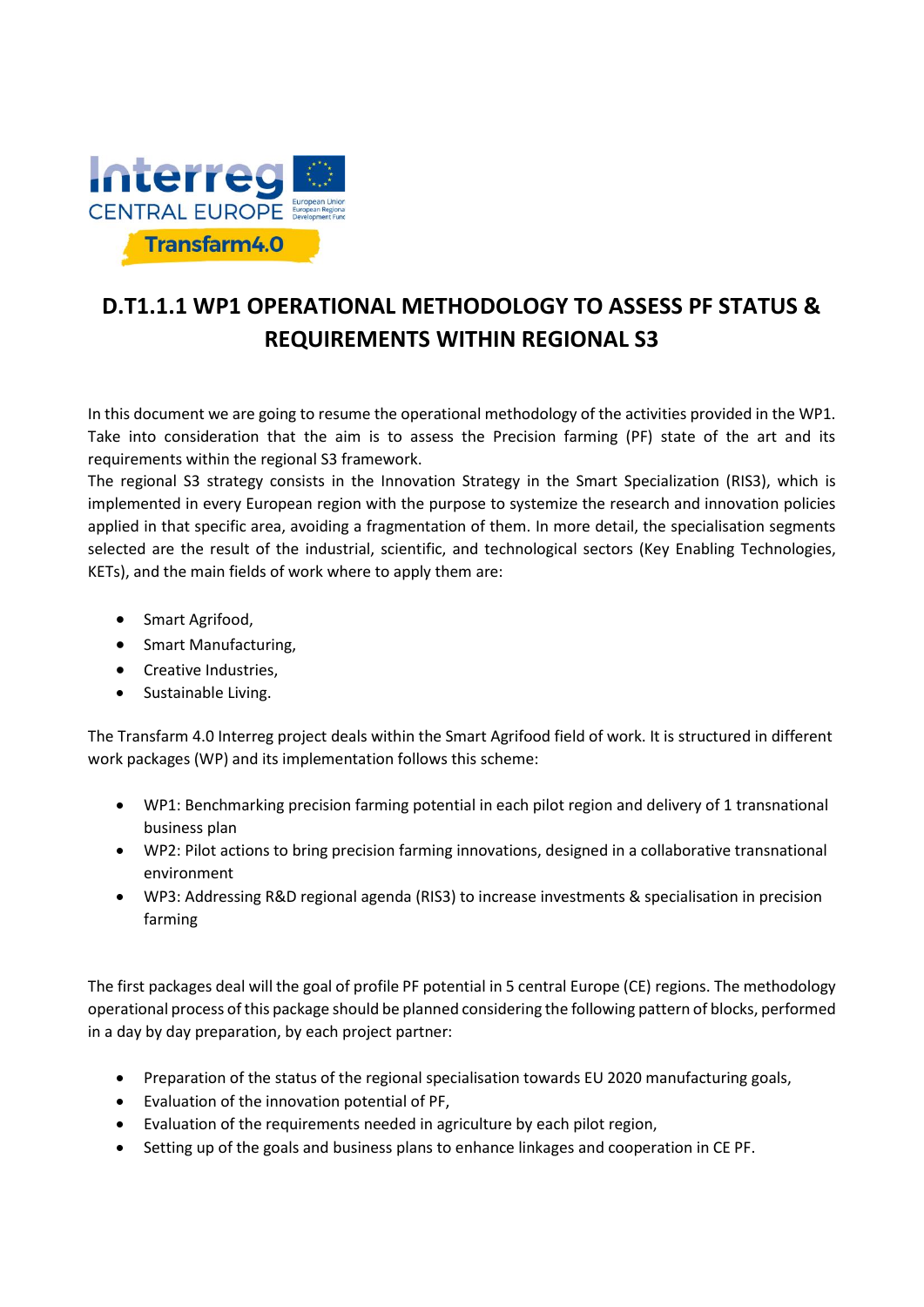To reach this, the project partner shall select the methodology that he/she considers the most appropriate, as defined in the application form. Additionally, the methodology should reflect existing information sources, the need to search for additional information as well as the scope of the planned interventions.

An overview of the intended methods and techniques of evaluation, including the planning and structuring of the evaluation, conducting interviews and surveys, and data collection and analysis of the information is provided in the following paragraphs. The proposed methodology mix should consist of both desk-based research and interviews with relevant stakeholders. Targeted interviews are considered important and should include representatives of the Programme management bodies, RIS3 managers, farmers associations, lead partners and project partners, end users and/or multipliers of project outcomes, among others. The evaluator shall describe the methodology including the envisaged format of presenting the results in detail in an inception report.

## *Preparation of the status of the regional specialisation towards EU 2020 manufacturing goals*

In this first step, a precision farming policy and economic review (D.T1.1.2) is planned to be done by each partner per every region of interest of the project. This analysis has the scope to catch the role and impact of the subsidy schemes and policy support (% investments, type of subsides, € dedicated ERDF financial priorities) on PF in every region.

Each partner should perform a background analysis of contest, trying to report the key aspects that affects the policy and subsidy schemes. To do this, it is necessary also to plan a consultation with RIS3 managers (D.T1.1.3), preparing a proper survey to get all possible information, which can help in the review of this aspects for every region. A final target should be a report where all these aspects are produced.

An analysis of other innovation systems present in EU and in other countries such as Israel and USA will be performed by CREA, FJ and ARRSA partners to bring external and extra-EU know-how about the PF status. This will be performed via a study visit in place where it will be given the possibility to meet different companies or institutions that are done business and researching on PF (D.T1.1.4). The occasion will be also an opportunity to organize a tech-transfer workshop where the experiences of Central Europe PF implementation will be presented and introduced (D.T1.1.5).

Finally, a seminar with innovation players and S3 managers will be organized to create the assumptions for a possible collaboration that could bring useful contents for the project (D.T1.1.6). This could be organized during the second steering committee meeting in Linz, where each partner could invite their PF representatives.

## *Evaluation of the innovation potential of PF*

In this block of activities, the end goal will be to deliver a final report where Central Europe emerging industrial clusters and specialisations in PF is displayed (D.T1.2.3).

Firstly, a review of the industrial excellence nodes in PF presented in Europe will be performed by each PP for each region (D.T1.2.1). A template with the methodology to follow for each PP will be provided by Improvenet. In few words, the research could be performed trough the interviewing of companies that deals with PF that are present in the territory, trying to define which are the most relevant companies or institutions in terms of performances. The screen of the companies and institutions could be done via web or trough national agencies and universities that could have direct contacts with them.

In addition, the review of European or national projects that deals with PF could be a useful source of contacts. In particular, this will be important also for the organisation of a transnational capitalization seminar where PF performers should be involved to collect important information from previous experiences (D.T1.2.2). A final report of all these activities is expected.